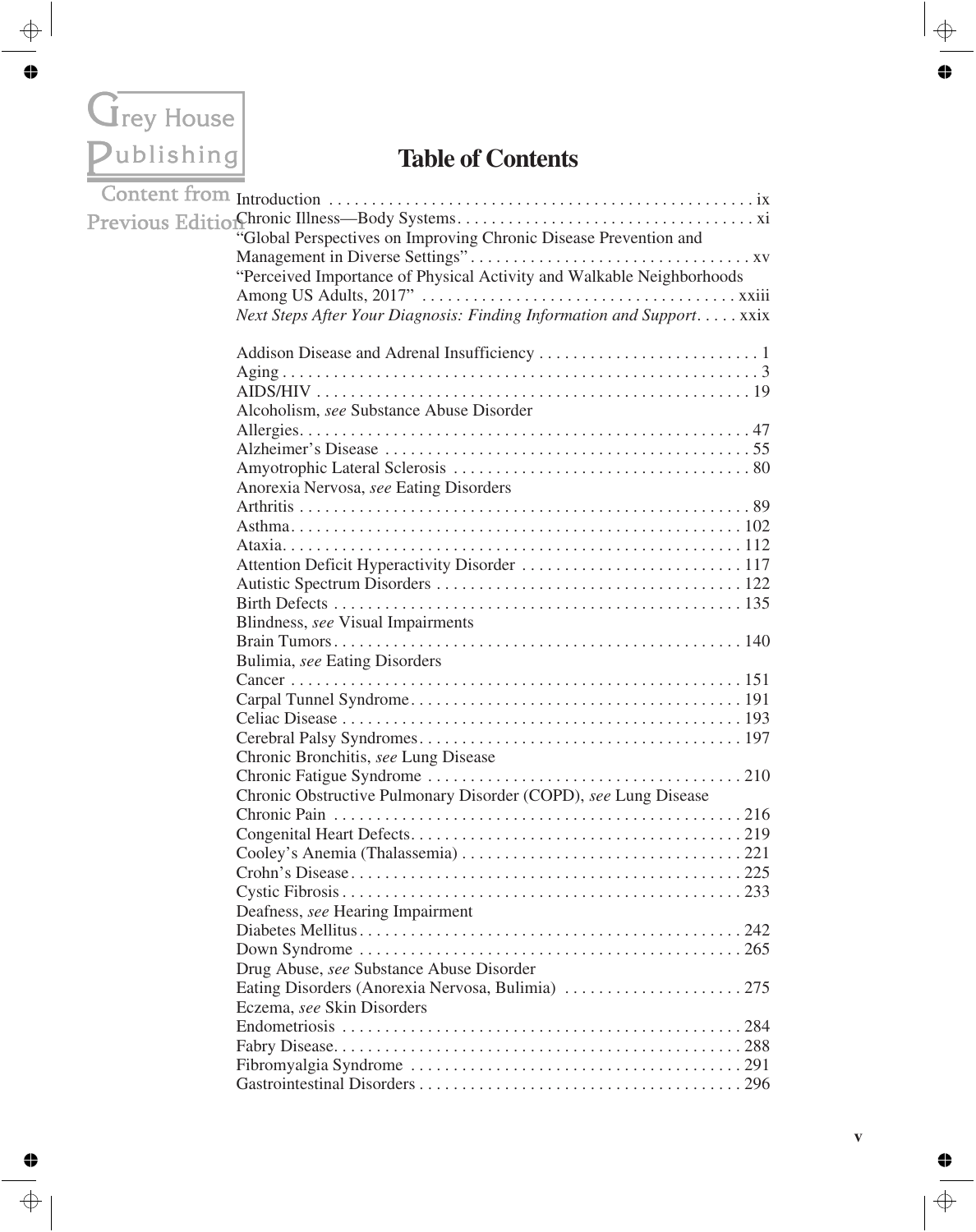## **Table of Contents**

| <b>AICA ITORSC</b> |                                                     |
|--------------------|-----------------------------------------------------|
|                    |                                                     |
|                    | Geriatric Disorders, see Aging; Alzheimer's Disease |
|                    |                                                     |
|                    |                                                     |
|                    |                                                     |
|                    |                                                     |
|                    |                                                     |
|                    |                                                     |
|                    |                                                     |
|                    |                                                     |
|                    |                                                     |
|                    |                                                     |
|                    |                                                     |
|                    |                                                     |
|                    |                                                     |
|                    |                                                     |
|                    | Lyme Disease, see Tick-Borne Disease                |
|                    |                                                     |
|                    |                                                     |
|                    |                                                     |
|                    |                                                     |
|                    |                                                     |
|                    |                                                     |
|                    |                                                     |
|                    |                                                     |
|                    |                                                     |
|                    | Obsessive Compulsive Disorder, see Mental Illness   |
|                    |                                                     |
|                    |                                                     |
|                    |                                                     |
|                    |                                                     |
|                    |                                                     |
|                    |                                                     |
|                    |                                                     |
|                    | Psoriasis, see Skin Disorders                       |
|                    |                                                     |
|                    | Retinitis Pigmentosa, see Visual Impairment         |
|                    |                                                     |
|                    |                                                     |
|                    |                                                     |
|                    |                                                     |
|                    |                                                     |
|                    |                                                     |
|                    |                                                     |
|                    |                                                     |
|                    |                                                     |
|                    |                                                     |
|                    |                                                     |
|                    |                                                     |